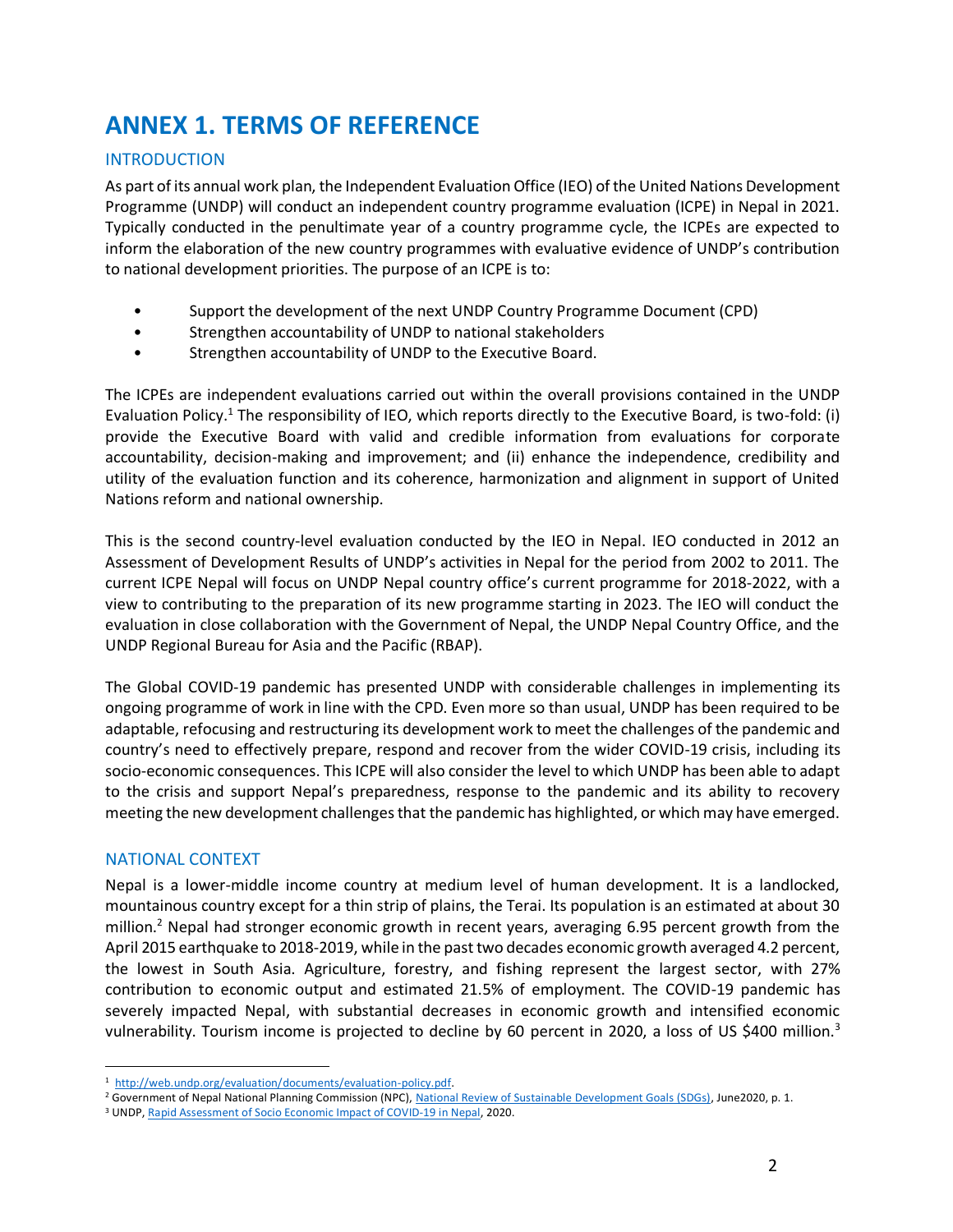Remittances are expected to remain below pre-COVID-19 levels until the end of FY21 due to lower outmigration and weak economic activity in migrant receiving countries.<sup>4</sup> UNDP's rapid assessment survey indicated an overall job loss of 31.5 percent – 28 percent for men and 41 percent of women – while 74 percent had not been paid since the beginning of lockdown.<sup>5</sup>

Nepal has made steady improvements in human development, transitioning to middle human development category in 2016.<sup>6</sup> Nepal's human development index (HDI) value for 2019 is 0.602, positioning it at 142 out of 189 countries and territories, and representing a 59 percent increase in the HDI score from 1990 (0.378).<sup>7</sup> However, Nepal's HDI remains below the average for South Asia (0.634), and the third lowest in the region and its GNI per capita (\$3610) is far below that of South Asia (\$6448).<sup>8</sup>

Currently a Least Developed Country (LDC)<sup>9</sup>, Nepal aspires to graduate from an LDC to a developing country by 2022 and to an upper middle-income country by 2030 by achieving the SDGs.<sup>10</sup> Nepal's national development strategy is guided by the Fourteenth and the Fifteenth Five-Year Plan<sup>11</sup> during the current UNDP country programme development and implementation period. Both plans incorporated the Sustainable Development Goals and accompanying sectoral plans. Nepal currently meets criteria LDC graduation (i.e. human assets and economic vulnerability), but its low per-capita income remains below the threshold and threatens sustainability. LDC graduation also may confer some adverse consequences from short to long-term, due to the loss of trade-related concessions for LDCs and special facilities, which may affect export competitiveness, production and jobs without mitigation measures.<sup>12</sup>

Inequalities along geographic, gender and community divides threaten Nepal's sustainable development. When adjusted for inequality, Nepal's HDI is 0.446 percent, a loss of 25.9 percent (equivalent to the average discount value for South Asia). There is a large gap between the urban (0.647) and rural (0.561) HDI values, and between the hills regions (0.623) and the mountains (0.564) and Tarai regions (0.563). At province level, Province 2 (0.51), Karnali (0.538) and Sudur Paschim (0.547) lag behind the highest-scoring provinces such as Bagmati (0.66), home to the capital Katmandu.<sup>13</sup> Nepal has 125 ethnic groups, who historically had no access to services and opportunities. Nepal's Gender Inequality Index value is 0.452, ranking 110 of 162 countries. Nepal has introduced reforms to address social exclusion and gender inequality, e.g., quota of women's seats and participation of marginalized groups in parliament.<sup>14</sup> However, large gaps remain in labour force participation (26.3 percent for women, 53.8 percent for men)<sup>15</sup> and social barriers.

Nepal has experienced political transformation with the signing of the Comprehensive Peace Agreement in 2006 ending a decade-long conflict, followed by a decade of political transition leading to a new federal constitution in 2015.<sup>16</sup> The 2015 Constitution establishes Nepal's first federal democratic republic, with three tiers of government: federal, provincial and local. The new local levelstructure held its first elections

<sup>4</sup> World Bank, 2020. COVID-[19 and Informality" South Asia Economic Focus \(October\)](https://openknowledge.worldbank.org/bitstream/handle/10986/34517/9781464816406.pdf), World Bank, Washington, DC. Doi:10.1596/978-1-4648-1640-6. pp. 123-4.

<sup>&</sup>lt;sup>5</sup> UNDP, Rapid [Assessment](https://www.np.undp.org/content/nepal/en/home/library/rapid-assessment-of-socio-economic-impact.html) of Socio Economic Impact of COVID-19 in Nepal, 2020.

<sup>6</sup> Government of Nepal National Planning Commission (NPC) and UNDP[, Nepal Human Development Report \(HDR\) 2020](https://www.np.undp.org/content/nepal/en/home/library/human_development/human-development-report-2020.html) –Beyond [Graduation:](https://www.np.undp.org/content/nepal/en/home/library/human_development/human-development-report-2020.html)  Productive [Transformation](https://www.np.undp.org/content/nepal/en/home/library/human_development/human-development-report-2020.html) and Prosperity, 2020, p. 17.

<sup>7</sup> <http://hdr.undp.org/en/countries/profiles/NPL>

<sup>8</sup> World Bank data, GNI per capita PPP (current international US\$), for year 2019

<sup>&</sup>lt;sup>9</sup> Decision on graduation deferred to 2021. UN [DESA](https://www.un.org/development/desa/dpad/least-developed-country-category-nepal.html)

<sup>10</sup> Nepal NPC, the Fifteenth Plan (Fiscal Year 2019/20 – 2023/24), 2020

<sup>11</sup> Fourteenth Five-Year Plan: 2016/17-2018/19; Fifteenth Five-Year Plan: 2019/2020 to 2023/2024 fiscal years

<sup>12</sup> NPC and UNDP, Nepal Human Development Report 2020, p. 11.

<sup>13</sup> Government of Nepal National Planning Commission (NPC) and UNDP, [Nepal Human Development Report \(HDR\) 2020](https://www.np.undp.org/content/nepal/en/home/library/human_development/human-development-report-2020.html) -Beyond Graduation: Productive [Transformation](https://www.np.undp.org/content/nepal/en/home/library/human_development/human-development-report-2020.html) and Prosperity, 2020, p. 16.

<sup>&</sup>lt;sup>14</sup> The National Human Rights Commission, National Women Commission, National Dalit Commission, National Inclusion Commission, Indigenous Nationalities Commission, Madhesi Commission, Tharu Commission, and Muslim Commission. NepalNPC, National Review of SDGs, 2020, p. 8.

<sup>15</sup> Nepal NPC, National Review of SDGs, 2020, p. 37.

<sup>16</sup> Nepal NPC, National Review of SDGs, 2020, p. 1.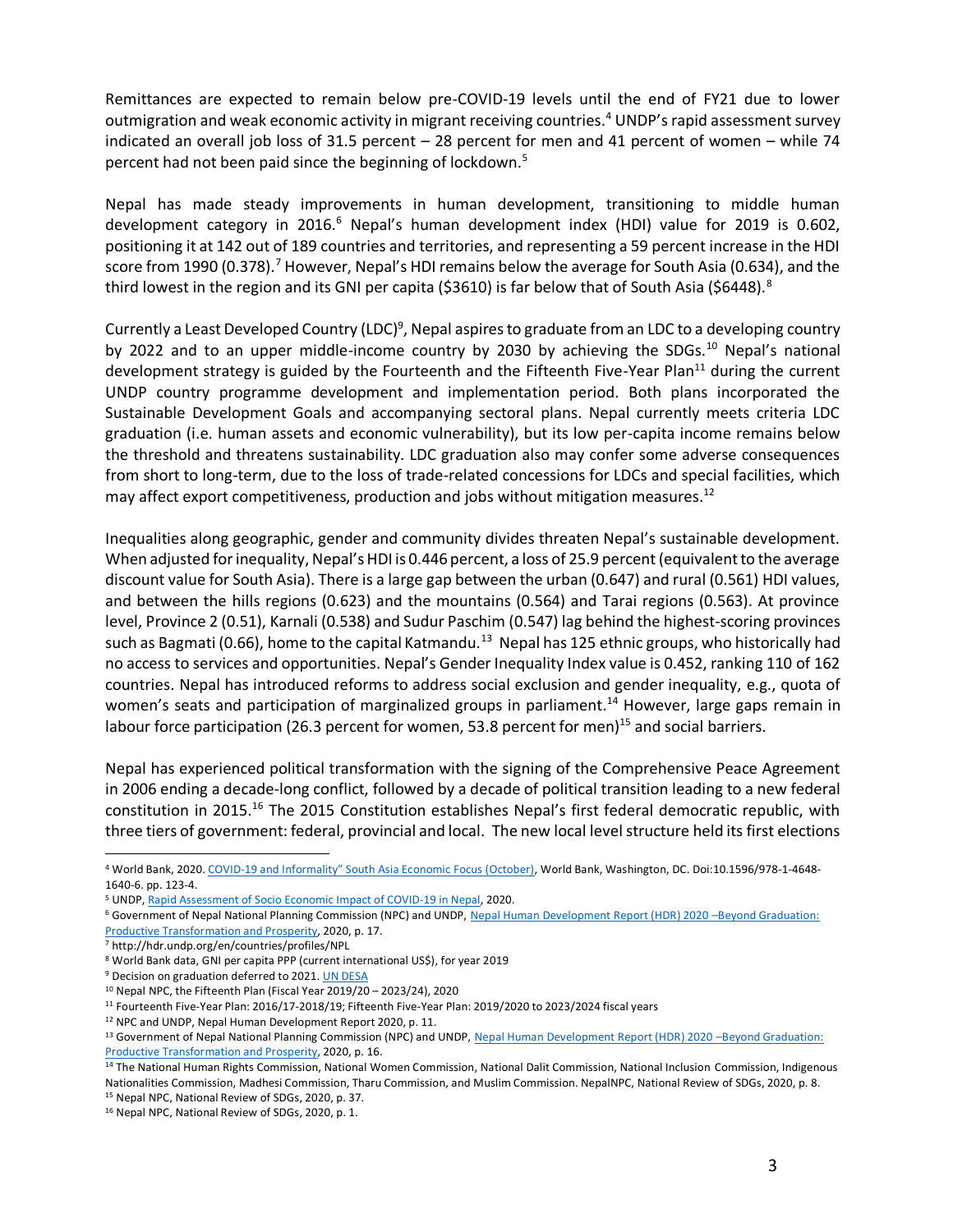in 2017. Nepal has also adopted new legislation to strengthen government functioning and 'leave no one behind' protections.<sup>17</sup> More than 2.8 million people participate in government social benefits;<sup>18</sup> coverage is estimated at 24 percent in 2019/2020.<sup>19</sup> The most recent general election was held in 2017; K. P. Sharma Oli wassworn in as Prime Minister in 2018. The Prime Minister dissolved the parliament in December 2020 and called for an early election in April/May 2021. In February 2021, the Supreme Court ruled that the dissolved parliament shall be reinstated.

Nepal is one of the most vulnerable countries to climate change and experiences significant disaster risk. It has rich biodiversity, many unique Himalayan ecosystems, and natural resources.<sup>20</sup> Nepal has nominal contributions to global greenhouse gas emissions (0.027 percent), but the number of Himalayan glacier lakes has increased by 11 percent and glaciers recede on average 38 square kilometers each year.<sup>21</sup> In recent years, Nepal has contended with an increasing number of natural disasters including landslides, floods and droughts, with high cost to human life and an estimated loss of almost 1.5 to 2 percent of GDP.<sup>22</sup> Earthquakes in 2015 killed almost 9,000 people and affected eight million. Additional environmental challenges include air pollution, waste management, deforestation, water resources, access to energy, among others.

#### UNDP PROGRAMME IN NEPAL

UNDP has been working in Nepal since 1963, when it opened an in-country office, and signed a Standard Basic Framework Agreement<sup>23</sup> with the Government of Nepal in 1984 to govern UNDP support. Under the first Country Cooperation Framework (CCF) for Nepal (1997-2001)<sup>24</sup>, UNDP has assisted the Government in developing and implementing pro-poor policies and incorporated social mobilization and decentralization in fighting poverty. The second CCF (2002-2006)<sup>25</sup> continued to contribute to poverty reduction goals of the Government and the Millennium Development Goals (MDGs).

The 2006 Comprehensive Peace Agreement marked the end of a decade of conflict in Nepal. Against this backdrop, the UNDP country programme for 2008-2010 (extended to 2012), built on the United Nations Development Assistance Framework (UNDAF) of the same period, supported the implementation of the Comprehensive Peace Agreement and the organization of free and fair elections. This included collaboration with the UN Mission in Nepal (UNMIN) present in the country from 2007 till 2011. Overall, the IEO's Assessment of Development Results for 2002 to 2011 found that UNDP Nepal made a strong contribution to development results across a diverse portfolio.<sup>26</sup> UNDP contributed to further democratic governance, poverty reduction, crisis prevention and recovery, environment and energy, and HIV/AIDS response.

The 2013-2017 country programme focused on poverty reduction and inclusive growth; reducing discrimination; rule of law, justice and human rights; and inclusive governance. The country office reported reaching over 18 million people across Nepal's 75 districts through work on economic empowerment,

<sup>&</sup>lt;sup>17</sup> In 2017, Nepal passed the Local Government Operations Act, Inter-Governmental Operations Act, the National Natural Resources and Fiscal Commission Act, The Act Relating to Rights of Persons with Disabilities; and acts supporting rights to food,housing, employment, reproductive health, and education. Nepal NPC, National Review of SDGs, 2020, p. 1.

<sup>18</sup> UNDP, Rapid Assessment of Socio Economic Impact of COVID-19 in Nepal, p. 27.

<sup>19</sup> Nepal NPC, National Review of SDGs, 2020, p. 24.

<sup>&</sup>lt;sup>20</sup> The World Bank and Asian Development Bank, Climate Risk [Country](https://www.adb.org/sites/default/files/publication/677231/climate-risk-country-profile-nepal.pdf) Profile, 2021

<sup>21</sup> Nepal NPC, National Review of SDGs, 2020, p. 50.

 $^{22}$  Estimate by the International Centre for Integrated Mountain Development, Nepal NPC, National Review of SDGs, 50.

<sup>23</sup> Standard Basic [Framework](https://www.np.undp.org/content/dam/nepal/docs/legalframework/UNDP_NP_Standard%20Basic%20Framework%20Agreement.pdf) Agreement (SBFA)

<sup>&</sup>lt;sup>24</sup> First country cooperation framework for Nepal [\(1997-2001\)](https://digitallibrary.un.org/record/241582/files/DP_CCF_NEP_1-EN.pdf)

<sup>&</sup>lt;sup>25</sup> Second country cooperation framework for Nepal [\(2002-2006\),](https://digitallibrary.un.org/record/448022/files/DP_CCF_NEP_2-EN.pdf) extended to 2007

<sup>&</sup>lt;sup>26</sup> UNDP IEO, Assessment of Development Results (ADR) Nepal, 2012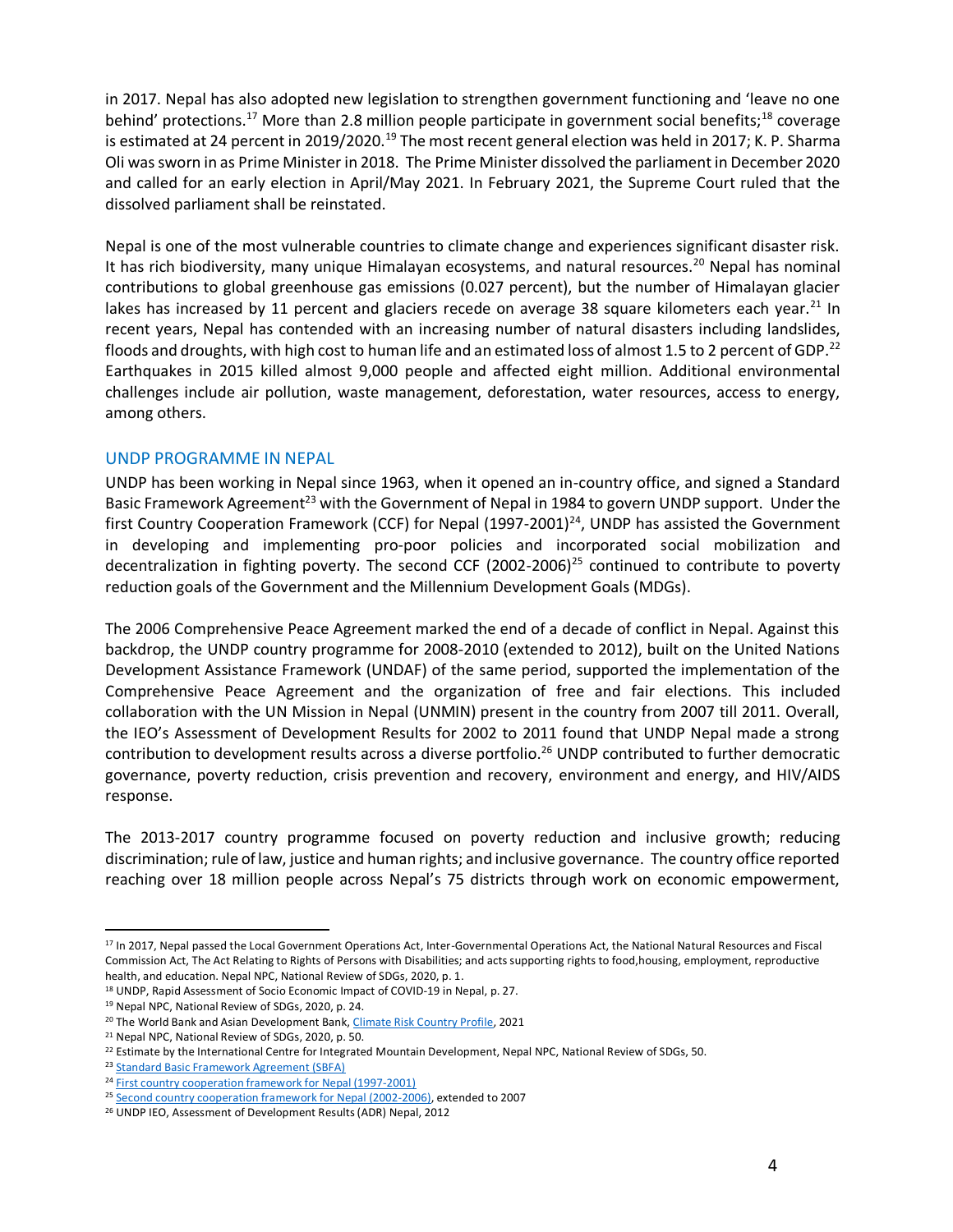climate change adaptation, social cohesion and participation.<sup>27</sup> UNDP piloted programmes for micro, small, and medium enterprises (MSMEs) and legal aid services, which have been integrated into government policy. UNDP also played a leading role in post-disaster recovery after the 2015 earthquake, including postdisaster needs assessment, early recovery cluster coordination, and resource mobilization. Under the provisions of the 2015 Constitution, for which UNDP has provided support since 2008,<sup>28</sup> UNDP has been providing support in the previous and current country programme cycles to the federalization and decentralization process.

For the current UNDP 2018-2022 country programme cycle, the preparation of the CPD was guided by the UNDAF for the same period and lessons from previous cooperation. The UNDAF has an indicative budget of around 643.3 million USD, of which UNDP has an indicative budget of \$205.7 million (32 percent). The UN Country Team consists of 21 agencies (18 resident agencies and 3 non-resident agencies). Adhering to the "Deliver as One" principles, the UNCT has established Outcome Working Groups, in addition to the UN Communication Group, Operations Management Group, Monitoring and Evaluation Group, UN Gender Theme Group and the Harmonized Approach to Cash Transfer Committee.<sup>29</sup> The UNDAF supports interventions under four outcome areas:

- Outcome area 1: Sustainable and Inclusive Economic Growth (UNDP as participating agency)
- Outcome area 2: Social Development (supported by other UN agencies $^{30}$ )
- Outcome area 3: Resilience, Disaster Risk Reduction and Climate Change (UNDP as co-chair)
- Outcome area 4: Governance, Rule of Law, and Human Rights (UNDP as co-chair)

UNDP's programming supports three out of four UNDAF outcomes (Table 1). Gender equality, social inclusion and human rights are integrated across the thematic areas. UNDP's programmatic investments are prioritized for regions with the lowest levels of human development. In 2019, UNDP established four field offices, in addition to the Kathmandu country office.<sup>31</sup> UNDP launched Nepal's Accelerator Lab in August 2019, which serves as an innovation incubator for locally contextualized solutions for urgent development challenges.

- **Sustainable and Inclusive Economic Growth**: UNDP supports poverty reduction in areas such as employment creation, access to energy, and pro-poor development planning, monitoring, and policy support. It supports rural livelihoods through micro-enterprise development programmes, value chain development, and renewable energy initiatives, as well as urban development actionsin collaboration with provincial capitals and municipalities. UNDP also assists Nepal in SDG monitoring and reporting, improving investment climate, and promoting south-south cooperation.
- **Governance, Rule of Law and Human Rights:** UNDP supports government effectiveness, participation, and accountability, in the context of the federalist structure introduced in 2015. Keyareas of UNDP support include access to justice, local governance, and capacity building for the parliament and elections.
- **Resilience, Disaster Risk Reduction and Climate Change:** UNDP contributes to climate change mitigation and adaptation, risk reduction and disaster preparedness, early recovery, promoting propoor environmental management, and renewable energy access. It targets most at-risk districts and vulnerable persons through synergies with the livelihood and governance portfolios.

<sup>&</sup>lt;sup>27</sup> CPD 2018-2022, citing CPAP 2013-2017 results report.

<sup>&</sup>lt;sup>28</sup> UNDP support to Nepal's 2015 [Constitution,](https://www.np.undp.org/content/nepal/en/home/library/democratic_governance/undp-support-to-nepals-2015-constitution.html) 2016

<sup>&</sup>lt;sup>29</sup> United Nations Country Team Nepal, United Nations Development Assistance Framework for Nepal 2018-2022, 2017.

<sup>&</sup>lt;sup>30</sup> UNDP collaborates with other agencies in the area of gender-based violence.

<sup>31</sup> UNDP OAI, Audit Report No. 2209, 7 May 2020: UNDP Nepal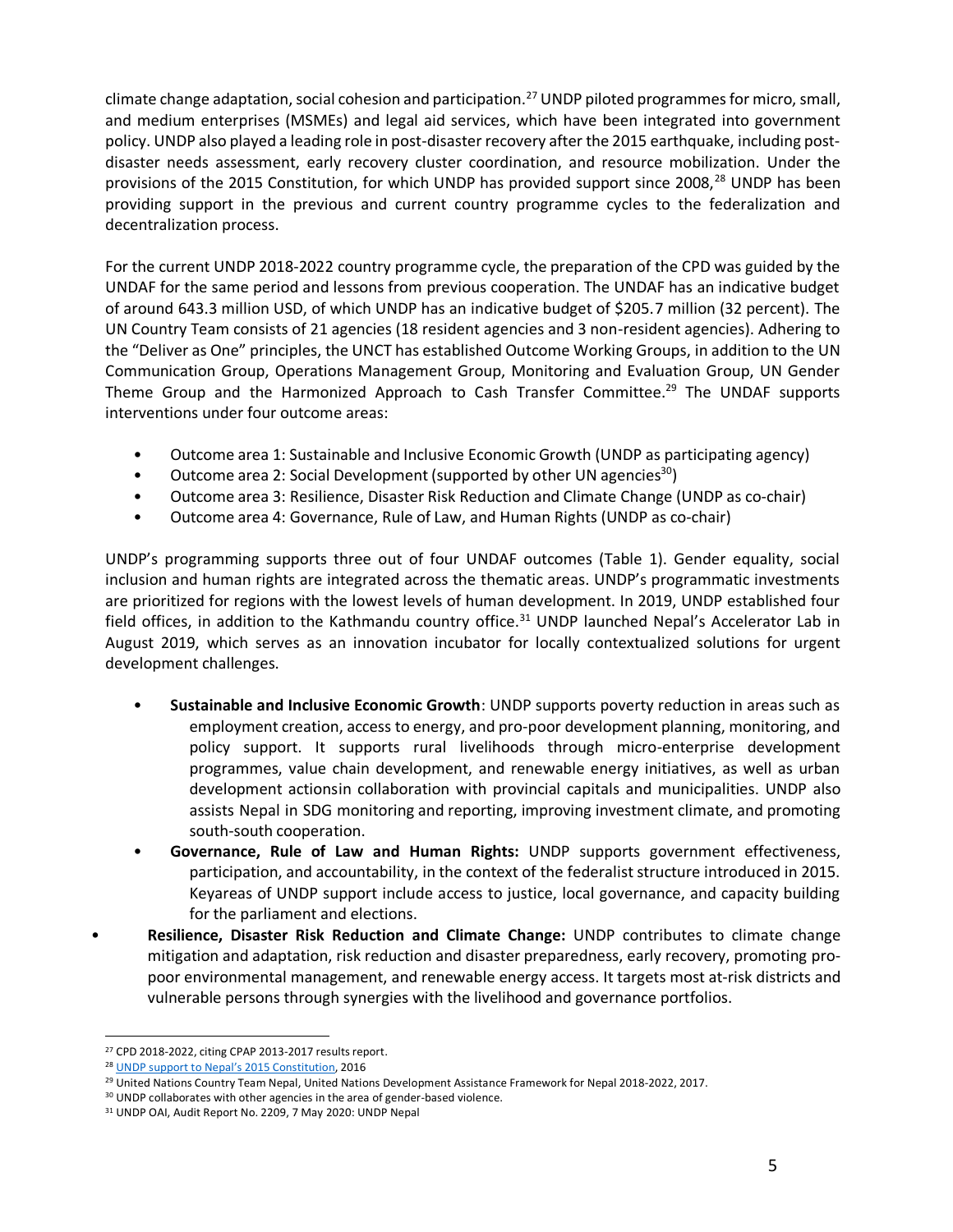The tables below indicate UNDP resources for each UNDAF/UNDP outcome and UNDP CPD outputs.

| <b>Relevant</b>                                                      | <b>CPD Outputs</b>                                                                                                                                                                                                                                                      | <b>Indicative</b>  | <b>Expenditure</b> |
|----------------------------------------------------------------------|-------------------------------------------------------------------------------------------------------------------------------------------------------------------------------------------------------------------------------------------------------------------------|--------------------|--------------------|
| <b>UNDAF/CPD</b>                                                     |                                                                                                                                                                                                                                                                         | resources          | 2018-2020          |
| outcomes                                                             |                                                                                                                                                                                                                                                                         | (US <sub>5</sub> ) | (US\$)             |
| Outcome 1: By 2022,                                                  | Output<br>institutional<br>1.1:<br>Policy<br>and<br>capacity                                                                                                                                                                                                            | Total:             | Total:             |
| impoverished,                                                        | development solutions lead to improved disaster and                                                                                                                                                                                                                     | \$54,745,713       | \$19,235,292       |
| especially                                                           | climate resilient livelihoods productive employment                                                                                                                                                                                                                     |                    |                    |
| economically                                                         | and increased productivity in rural areas.                                                                                                                                                                                                                              | Regular:           | Regular:           |
| vulnerable people                                                    |                                                                                                                                                                                                                                                                         | \$10,128,300       | \$7,595,623        |
| have increased access                                                | Output 1.2: Municipalities adopt disaster and climate-                                                                                                                                                                                                                  |                    |                    |
| sustainable<br>to                                                    | resilient urban policies that promote access to safe and                                                                                                                                                                                                                | Other:             | Other:             |
| livelihoods, safe and                                                | decent employment and income opportunities for                                                                                                                                                                                                                          | \$44,617,413       | \$11,639,670       |
| decent employment                                                    | vulnerable groups                                                                                                                                                                                                                                                       |                    |                    |
| and<br><b>nome</b>                                                   |                                                                                                                                                                                                                                                                         |                    |                    |
| opportunities                                                        | Output 1.3: Improved national capacities in planning                                                                                                                                                                                                                    |                    |                    |
|                                                                      | monitoring financing and reporting on 2030 agenda                                                                                                                                                                                                                       |                    |                    |
|                                                                      |                                                                                                                                                                                                                                                                         |                    |                    |
| Outcome 2: By 2022,                                                  | Output 2.1: National level executive and legislative                                                                                                                                                                                                                    | Total:             | Total:             |
| inclusive, democratic,                                               | branches of the Government and commissions have                                                                                                                                                                                                                         | \$58,628,300       | \$17,635,318       |
| accountable<br>and                                                   | the capacities and tools to implement the constitution                                                                                                                                                                                                                  |                    |                    |
| transparent                                                          | including peaceful transition to federal structure                                                                                                                                                                                                                      | Regular:           | Regular:           |
| institutions<br>are                                                  |                                                                                                                                                                                                                                                                         | \$10,128,300       | \$6,005,516        |
| further strengthened                                                 | Output 2.2: Systems procedures and capacities of                                                                                                                                                                                                                        |                    |                    |
| towards ensuring rule                                                | government institutions at subnational level in place                                                                                                                                                                                                                   | Other:             | Other:             |
| of law, social justice                                               | for service delivery in an inclusive transparent and                                                                                                                                                                                                                    | \$48,500,000       | \$11,629,802       |
|                                                                      |                                                                                                                                                                                                                                                                         |                    |                    |
|                                                                      |                                                                                                                                                                                                                                                                         |                    |                    |
|                                                                      |                                                                                                                                                                                                                                                                         |                    |                    |
|                                                                      |                                                                                                                                                                                                                                                                         |                    |                    |
|                                                                      |                                                                                                                                                                                                                                                                         |                    |                    |
|                                                                      |                                                                                                                                                                                                                                                                         |                    |                    |
|                                                                      |                                                                                                                                                                                                                                                                         |                    |                    |
|                                                                      | standards to ensure greater access to justice                                                                                                                                                                                                                           |                    |                    |
| and human rights for<br>particularly for<br>all<br>vulnerable people | accountable manner<br>Output 2.3: Civic space for engagement voice and<br>participation of youth women and vulnerable groups<br>broadened at all levels<br>Output 2.4: Justice sector institutions strengthened in<br>accordance with the constitution and human rights |                    |                    |

**Table 1. UNDAF/UNDP Outcomes and Indicative Resources**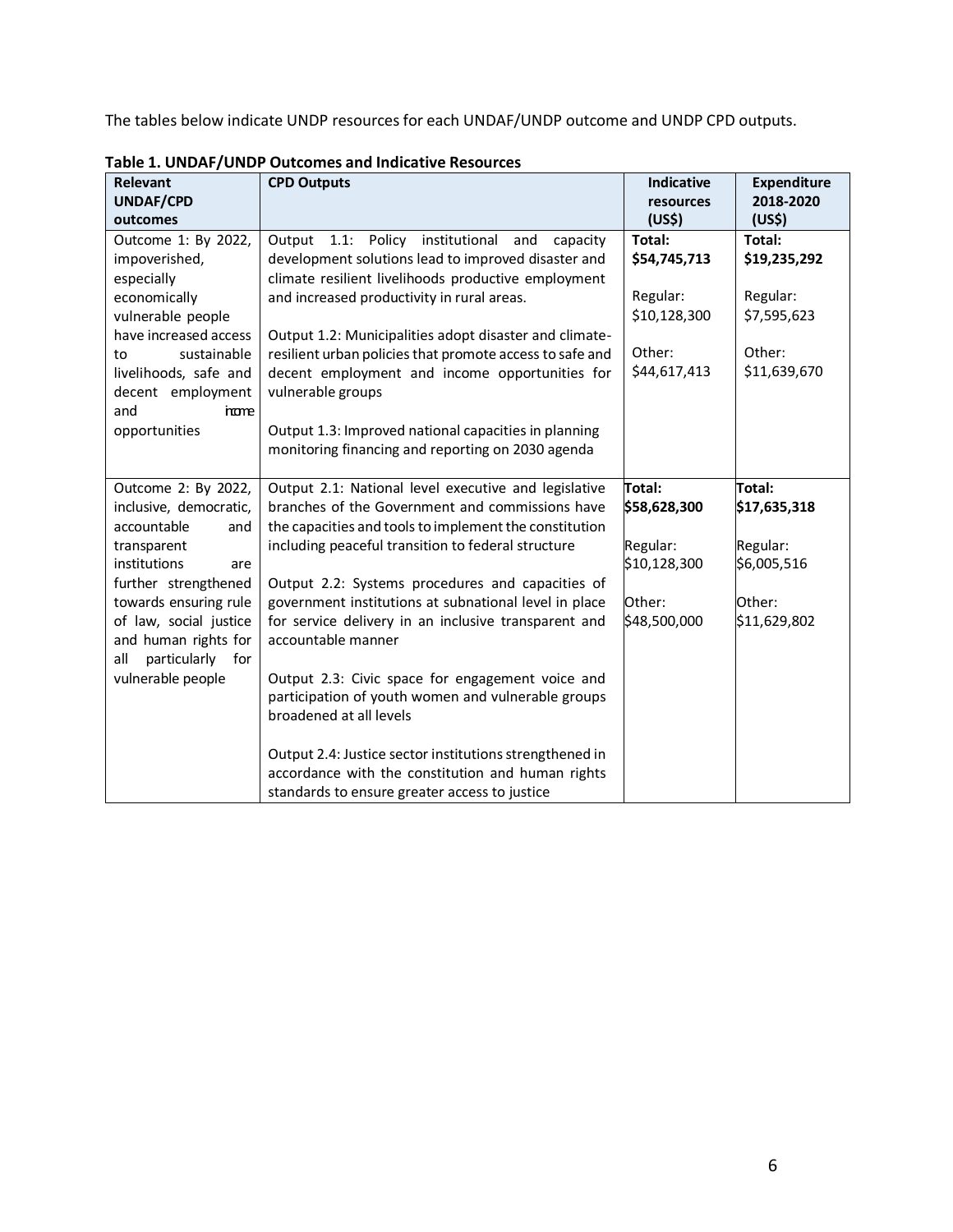| Outcome 3: By 2022,<br>environmental<br>management,<br>sustainable recovery<br>reconstruction,<br>and<br>and resilienceto<br>climate change and<br>natural disaster are<br>strengthened at all<br>levels. | Output 3.1: Understanding and knowledge on<br>environment climate change adaptation and disaster<br>risk reduction enhanced at national subnational and<br>community levels to make development risk-<br>informed<br>Output 3.2: Policy and institutional mechanisms<br>strengthened for integrating gender responsive<br>CCA/DRR and environment management in national<br>and key sector's development planning<br>Output 3.3: Mechanisms in place to enable the<br>Government and<br>private sector to<br>increase<br>investment in CCA/DRR recovery and environment<br>management<br>Output 3.4: Capacities of subnational governments<br>effective<br>communities<br>strengthened for<br>and<br>preparedness<br>and<br>response<br>environment<br>management CCA/DRR<br>Output 3.5: Improved capacities of communities and<br>government for resilient recovery and reconstruction. | Total:<br>\$95,833,400<br>Regular:<br>\$13,504,400<br>Other:<br>\$82,329,000 | Total:<br>\$22,405,362<br>Regular:<br>\$18,478,069<br>Other:<br>\$6,005,516 |
|-----------------------------------------------------------------------------------------------------------------------------------------------------------------------------------------------------------|------------------------------------------------------------------------------------------------------------------------------------------------------------------------------------------------------------------------------------------------------------------------------------------------------------------------------------------------------------------------------------------------------------------------------------------------------------------------------------------------------------------------------------------------------------------------------------------------------------------------------------------------------------------------------------------------------------------------------------------------------------------------------------------------------------------------------------------------------------------------------------------|------------------------------------------------------------------------------|-----------------------------------------------------------------------------|
|                                                                                                                                                                                                           |                                                                                                                                                                                                                                                                                                                                                                                                                                                                                                                                                                                                                                                                                                                                                                                                                                                                                          |                                                                              |                                                                             |
| <b>Grand Total</b>                                                                                                                                                                                        |                                                                                                                                                                                                                                                                                                                                                                                                                                                                                                                                                                                                                                                                                                                                                                                                                                                                                          | Total:<br>\$209,207,413                                                      | Total:<br>\$61,694,147*                                                     |
|                                                                                                                                                                                                           |                                                                                                                                                                                                                                                                                                                                                                                                                                                                                                                                                                                                                                                                                                                                                                                                                                                                                          | Regular:<br>\$33,761,000<br>Other:<br>\$175,446,413                          | Regular:<br>\$18,942,352<br>Other:<br>\$42,751,795                          |

Sources: UNDAF, CPD and UNDP Atlas programme expenditure data as of 29 Jan 2021.

\*Includes \$3,175,358 in expenses unlinked to a specific outcome (i.e., Support to UN Coordination; Management Support to Country Programme Implementation).

Preliminary financial data as of end-January 2021 indicates that country office expenditure from 2018 to date is 69.3% other resources (\$42.8 million) and 30.7% core resources (\$18.9 million).<sup>32</sup> Government costsharing represents 6.3% (\$3.9 million) and environmental vertical trust funds 1.7% (\$1.0 million), with the remainder from bilateral donors (primarily through direct funding, also through thematic trust funds, multi-partner trust funds, and funding windows). Major donors include the UK Department for International Development (\$6.9 million, 11.2%), South-South Triangular Cooperation funding from India (\$7.0 million, 11.3%) and China (\$2.2 million, 3.5%), European Commission (\$4.5 million, 7.3%), Norway (\$6.4 million, 10.4%), Australia (\$3.1 million, 5.0%), and the Korea International Cooperation Agency (\$2.9 million, 4.7%), among others.

The UN Framework for Responding to the Socio-Economic Impacts of COVID-19 in Nepal (August 2020) provides the framework for UN pandemic response for emergency response and support to "build back better" (12-18 months). The framework includes five pillars: 1) Health First: Protecting health services and systems; 2) Protection people: social protection and basic services; 3) Economic Response and Recovery: Projecting Jobs, SMEs and Informal Sector Workers (UNDP lead agency, with co-leads ILO, WFP and FAO);

<sup>32</sup> UNDP Atlas data, extracted 29 Jan 2021.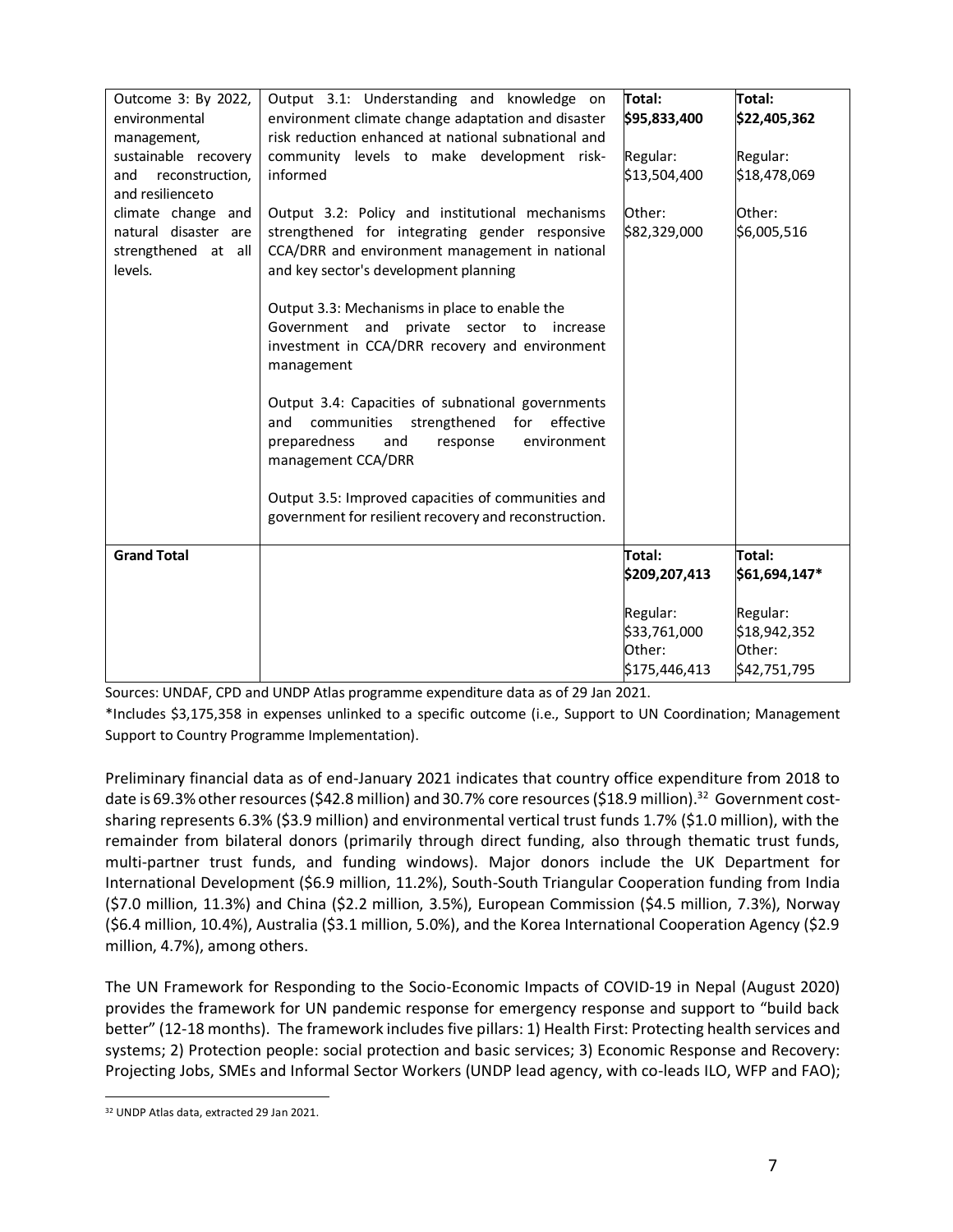and 4) Social Cohesion and Community Resilience and Macroeconomic Response and Multilateral Collaboration (Resident Coordinator lead agency, with co-leads UNDP and UNCDF).

## SCOPE OF THE EVALUATION

The ICPE Nepal will examine UNDP's 2018-2022 country programme, asformally approved by the Executive Board. Guided by the CPD Results and Resources Framework, the evaluation will assess UNDP's performance in contributing to the three programme outcomes. The ICPE will consider changes made to the country programme during the period under review, including UNDP's COVID-19 response.

The evaluation will cover UNDP's development programme in its entirety, regardless of its funding sources, e.g., UNDP's regular, core resources, donors, and government. Both projects that are active and/or have completed during the period under review will be covered. Special attention will be paid to the role and responsibilities of other UN agencies contributing to the areas where UNDP has been supporting under the 2018-2022 UNDAF.

## **METHODOLOGY**

The evaluation will be conducted in accordance with the United Nations Evaluation Group (UNEG) Norms & Standards.<sup>33</sup> It will address the following four main evaluation questions:<sup>34</sup>

- 1. What did the UNDP country programme intend to achieve during the period under review?
- 2. To what extent has the programme achieved (or is likely to achieve) its intended objectives?
- 3. To what extent has UNDP been able to adapt to the COVID-19 pandemic and support Nepal's preparedness, response, and recovery process?
- 4. What factors contributed to or hindered UNDP's performance and eventually, to the sustainability of results?

Evaluation question 1 will be addressed by using a theory of change (ToC) approach. The ToC, either available at the country office or reconstructed in consultation with programme units for the purpose of the evaluation, will be used to understand the underlying programme intent and logic, by outcome, including the assumptions being made for desired changes and expected causal linkages. UNDP's specific areas of contribution under each of the UNDAF will be defined, and any changes to the programme design and implementation strategy from the initial CPD will be identified.

Evaluation question 2 will address the overall effectiveness of UNDP's country programme. It includes an assessment on the degree to which UNDP-specific interventions - CPD outputs - have progressed or have been achieved, as well as the level of UNDP's contribution to the CPD outcomes as envisaged by the initial ToC. In this process, results that are both positive and negative, direct and indirect, as well as unintended results will be identified.

Evaluation question 3 will examine UNDPs support to COVID-19 preparedness, response, and recovery in Nepal, including several sub-questions: i) degree to which UNDP's COVID support has been relevant to the needs of Nepal; ii) how well UNDP's support and response has aligned with government plans and support fromother UN agencies, donors, and NGOs/CSOs; iii) how well UNDP hassupported the country to develop

<sup>33</sup> [http://www.uneval.org/document/detail/1914](http://www.uneval.org/document/detail/21)

<sup>34</sup> The ICPEs have adopted a streamlined methodology, which differs from the previous ADRs that were structured according to the four standard OECD DAC criteria. More detailed sub-questions will be developed during the desk review phase of the evaluation.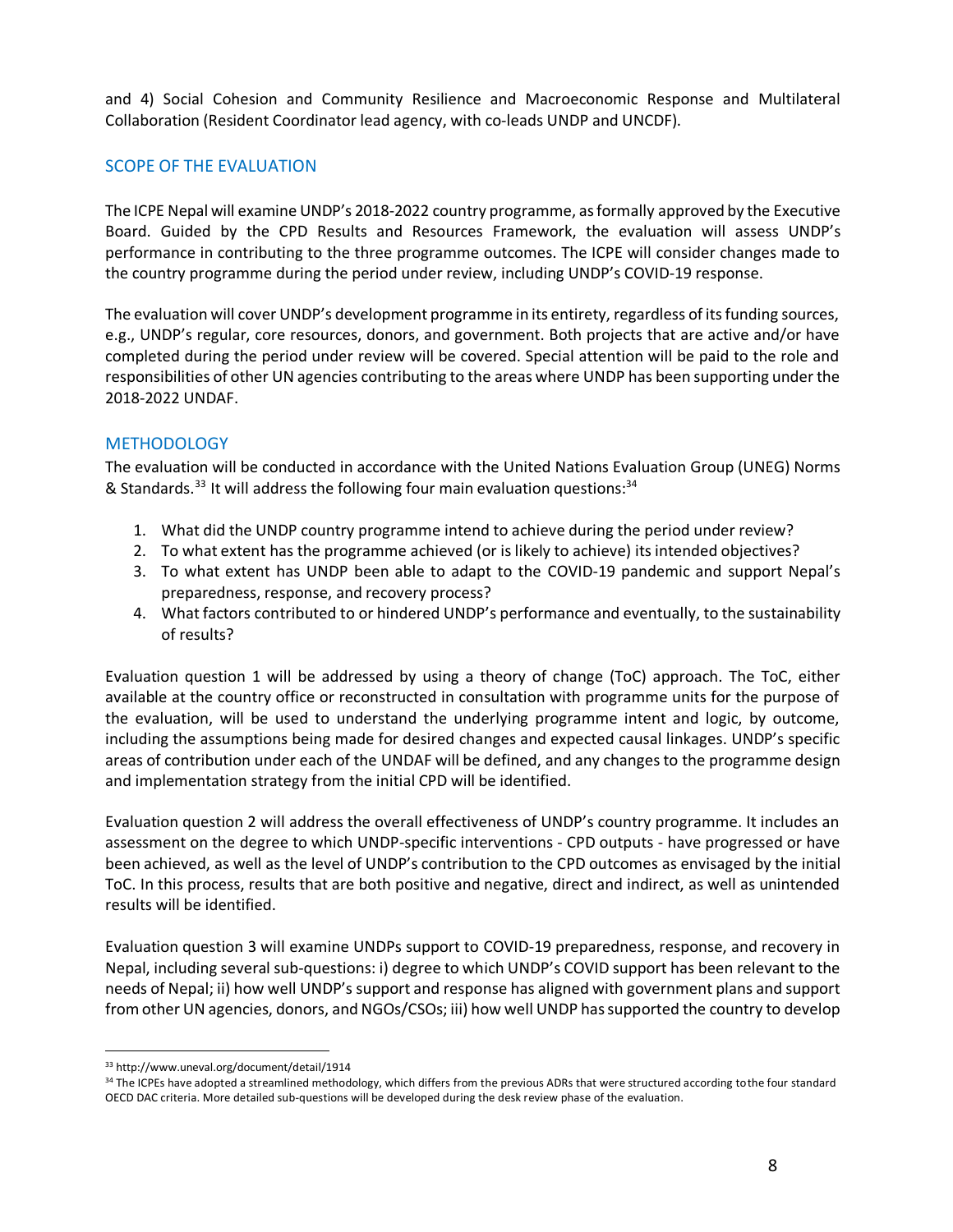responses that reduced loss of life and protected longer-term social and economic development; iv) degree to which UNDP funding decisions were informed by evidence, needs analysis, risk analysis and dialogue with partners and supported efficient use of resources; and v) whether the support has contributed to the development of social, economic and health systems in Nepal that are equitable, resilient and sustainable.

Evaluation question 4 will examine various factors have influenced – positively or negatively – UNDP's programmatic performance, and eventually, sustainability of results. Country-specific issues (e.g., change management), managerial practices (e.g. utilization of resources for results), programmatic design and decisions (e.g. integration of gender equality and women's empowerment, use of partnerships, South-South and triangular cooperation, delivery modality) will be examined.

*Stakeholder involvement:* During the evaluation, relevant stakeholders will be engaged to ensure the transparency of the exercise, collect necessary documentation and evidence, and enhance the national ownership of evaluation results. A stakeholder analysis will be conducted during the preparatory phase to identify relevant UNDP partners, including those that may have not worked directly with UNDP but play a key role in the outcomes to which UNDP contributes. The analysis will help identify key informants for interviews during the data collection phase.

*Gender-responsive approach*: The evaluation will employ a gender-responsive evaluation approach during its preparatory and implementation phases. During document desk reviews and the analysis of programme theory and delivery, the evaluation will examine the level of gender mainstreaming across all UNDP programmes and operations, in line with UNDP's gender strategy. Gender disaggregated data will be collected, where available, and assessed against UNDP's programme outcomes. The evaluation will assess the extent to which UNDP's programmatic efforts were designed to contribute to gender equality and women's empowerment (e.g., using Gender Marker and programme expenditures), and in fact have contributed to promoting gender equality and women's empowerment by using the gender results effectiveness scale (GRES). The GRES classifies gender results into five categories: gender negative, gender blind, gender targeted, gender responsive, and gender transformative.



#### **Figure 1: IEO's Gender Results Effectiveness Scale**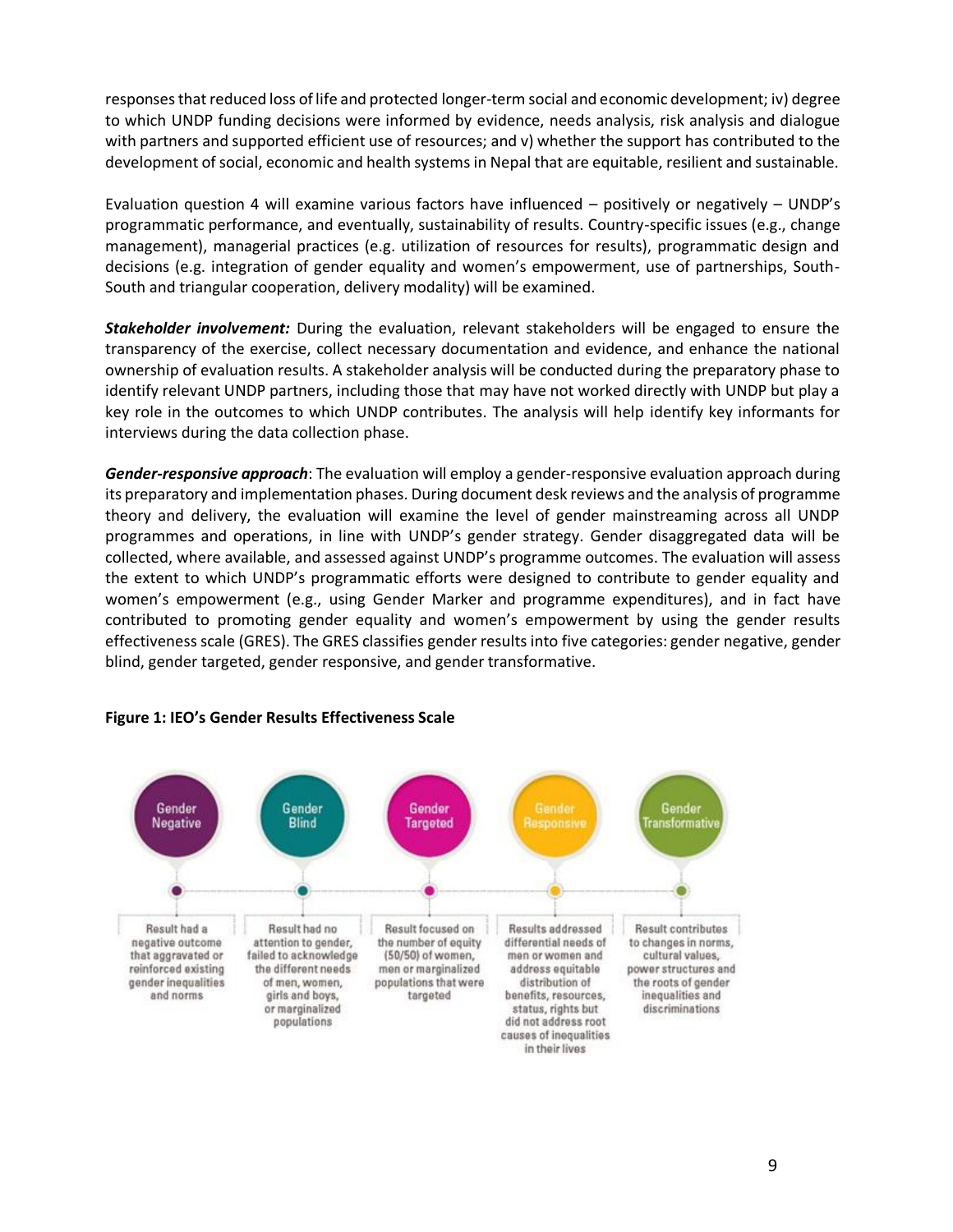**ICPE rating system**: Based on the Independent Country Programme Review piloted by the IEO in 2020 and lessons learned, IEO is currently developing a rating system to be applied for the ICPEs in 2021 on a pilot basis. Ratings are expected to be applied to assess UNDP's progress towards CPD Outputs and Outcomes goals. Details will be provided in due course prior to the implementation of the ICPE.

## DATA COLLECTION AND ANALYSIS

*Evaluability assessment:* An assessment was conducted to examine the availability of documentation and information, identify potential data constraints, and determine the data collection methods.

- **COVID-19 restrictions**: As internal mobility is limited and many continue to telework, access to national stakeholders for data collection – particularly those in remote areas and community-level populations including the marginalized – may encounter challenges. Expanded outreach measures will be needed, e.g., use of surveys, identification of locally based data collectors and consultants, access to local project managers/ coordinators, and/or use of GIS technology for virtual site visits.
- **Political situation**: It is currently unclear to what extent the evaluation will be affected by the political situation in Nepal, potentially in terms of availability of government counterparts, should the situation continue to evolve.
- **Availability of past assessments**: The UNDP Evaluation Resource Centre (ERC) includes 13 completed evaluations (12 project and one country programme mid-term review) between 2018 and present of fairly good quality.<sup>35</sup> An additional 7 project evaluations are planned to conduct in 2021 and 2022. The country programme recently conducted a mid-term review completed in December 2020, which will be used to guide validation of progress.
- **Programme and project information**: Programme documentation (including internal annual reports) is available and of adequate quality. The availability and quality of project level documentation will be examined during documentation collection and desk review.
- **CPD results and resources framework indicator results:** The CPD lists 6 indicators for the 3 outcomes, and 29 indicators to measure the 12 outputs, with baseline and targets. To the extent possible, the ICPE will seek to use these indicators to better understand the intention of the UNDP programme and to measure or assess progress towards the outcomes. The data sources of the indicators are mostly national statistics and reports of various ministries, and the evaluation's ability to measure progress against these indicators will therefore depend on national statistics, where up-to-date data may not be available for all indicators.
- **Intervention maturity:** UNDP projects are at different stages of implementation. In cases where the projects/initiatives are still in their initial stages, it may not be possible to determine the projects' contribution to the CPD/UNDAF outcomes. The evaluation will document observable progress and seek to assess the possibility of potential contribution given the programme design and measures already put in place.

*Data collection methods:* A design matrix will be prepared to elaborate on data collection and analysis plans. At the time of this writing, the effects of the COVID-19 pandemic are still felt globally. Given the travel restrictions, the evaluation is expected to take predominantly a remote, virtual approach. Data and information required for the evaluation are collected through primary and secondary sources:

**•** Desk reviews: The IEO will conduct extended reviews of documentation, including those available from the government, the UN, private institutions, donors, and academia, on national context and

<sup>35</sup> 6 evaluation reports by the IEO were rated as 'satisfactory' (rating of '5'), four as 'moderately satisfactory (rating of '4'), and one as 'moderately unsatisfactory'. UNDP Evaluation Resource Centre.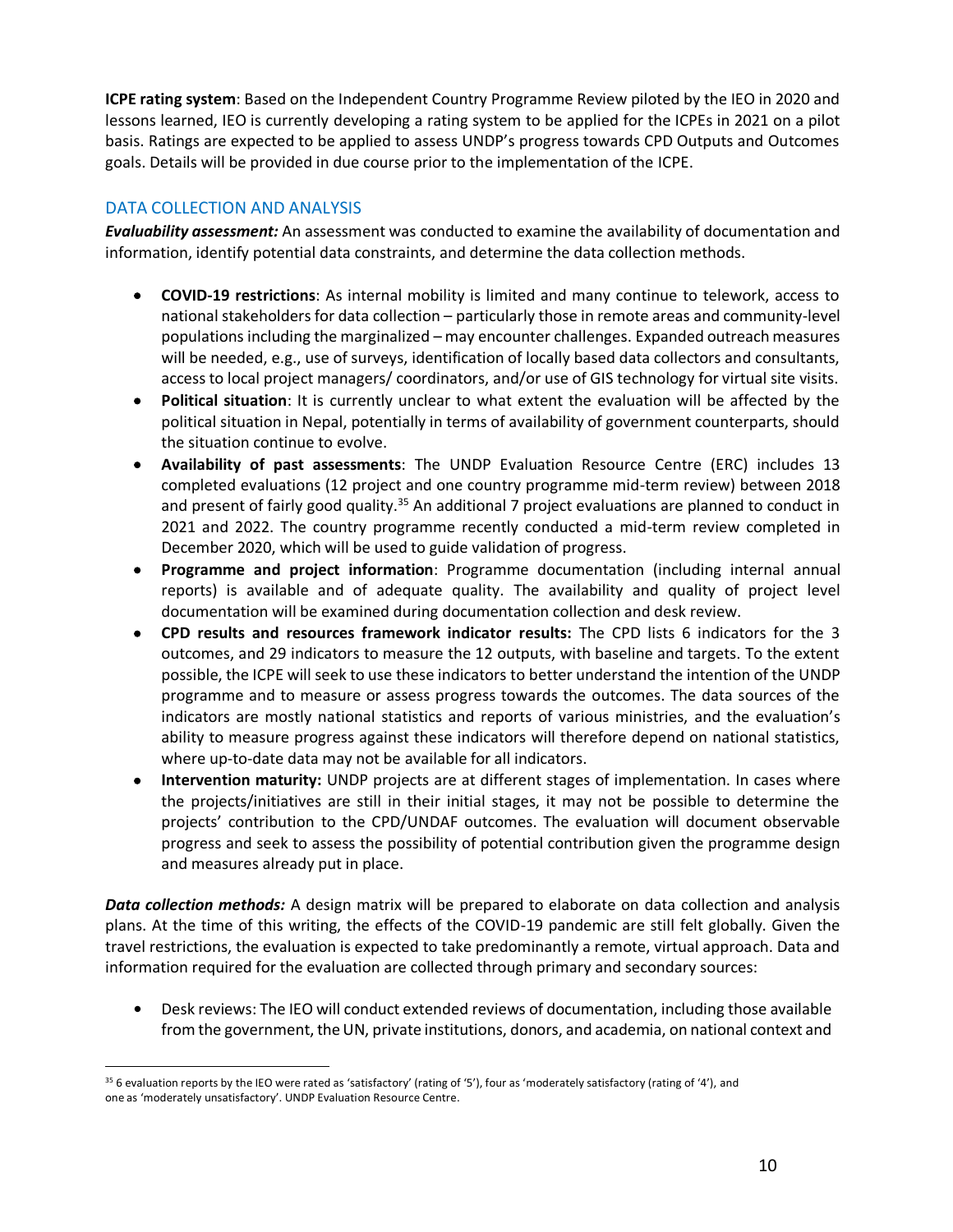areas of UNDP programme interventions. Also included are country programme framework and office strategies (e.g., resource mobilization, gender, communication), programme-/ projectrelated documents and progress reports, theories of change, annual work plans, Results Oriented Annual Reports (ROAR), COVID Mini-ROARs, past evaluation/ audit reports, and UNCT/ UNDAF related documents. The IEO and the country office will identify a list of background documents, uploaded in the ICPE SharePoint portal.

- **•** Stakeholder interviews: Interviews via face-to-face/Zoom/telephone will be conducted with relevant stakeholders, including government partners; donors; UN agencies; other development partners such as IFIs; UNDP staff at country, regional and HQ levels; private sector; civil society organizations; and beneficiary groups. Focus groups may be organized, where possible.
- **•** Questionnaire/Surveys:Anadvance questionnairewillbe administered tothe country office during the preparatory phase as an additional self-reporting input. Surveys may be planned, as required.
- **•** Site visits: As mobility will be limited, physical visits to field project sites are expected to be minimal, if any. A brief verification mission may be organized should travels become advisable in the third quarter of 2021.

*Projects for in-depth review*: A sample of projects will be selected for in-depth reviews based on a purposive sampling. The criteria for selection include programme coverage, ensuring a balanced representation of issues addressed under each outcome; project maturity; budget, implementation modality and geographical areas. Both 'flagship' projects of significant visibility and scope as well as those that have experienced challenges will be included.

*Validation:* Data and information collected from different sources and through various means will be triangulated to strengthen the validity of findings and conclusions.

*Midterm briefing*: At the end of the data collection phase, the IEO will have a quick brief to the country office on emerging issues and findings. The meeting will also serve as an opportunity to identify areas requiring further analysis and any missing information and evidence before the full synthesis and drafting phase.

#### MANAGEMENT ARRANGEMENTS

*Independent Evaluation Office:* The IEO will conduct the ICPE in consultation with the UNDP country office and the RBAP. The IEO will meet all costs directly related to the conduct of the ICPE. It will establish an evaluation team, ensuring gender balance. The IEO Lead Evaluator will lead the ICPE and coordinate the work of the evaluation team, comprising the following members:

- Lead Evaluator (LE)*:* IEO staff member with the overall responsibility for leading the exercise and managing the work of all team members, including the development of evaluation terms of reference (TOR), selection of the evaluation team members, and provision of methodological guidance. The LE will be responsible for the analysis' synthesis process, preparation of the draft and final evaluation reports, and coordinating the final stakeholder debriefing with the country office, RBAP, and national stakeholders.
- Associate Lead Evaluator (ALE): IEO staff who directly supports the LE in operationalizing the exercise, particularly during preparatory phase, data collection and analysis, and preparation of a draft report. Together with the LE, the ALE will backstop the work of other team members.
- Research Associate (RA): The IEO RA will provide background research, including portfolio and financial analysis. He/she contribute to the preparation of draft/final report, report annexes, and support any tasks as required by the evaluation team.
- National research institution/consultants: The IEO will explore partnering with a locally- (or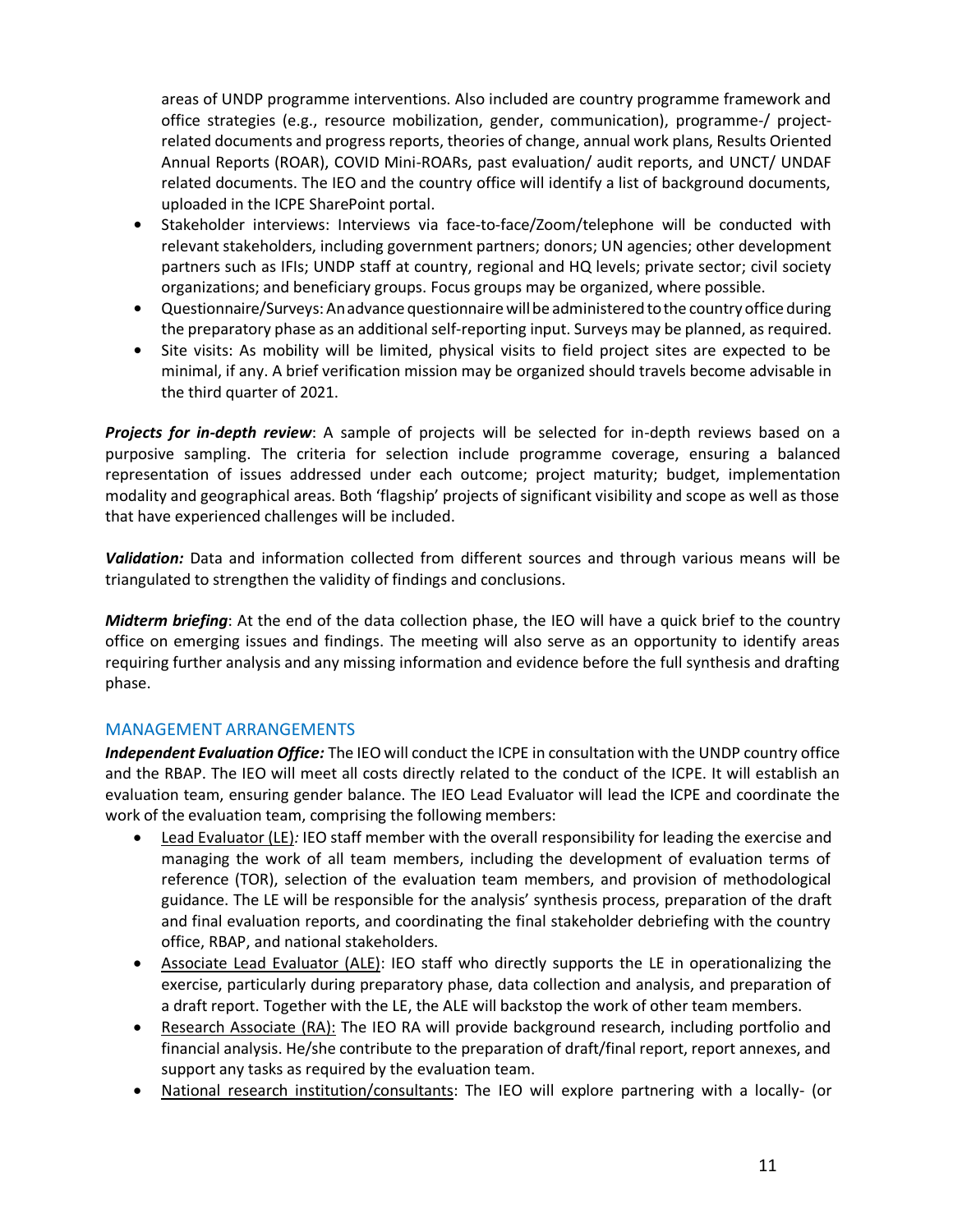regionally-) based research institution, think tank or academia, to augment its data collection and analysis capacity in the country during COVID-related restrictions. Alternatively, 3 individual consultants(national and international) will be recruited to supportthe analysis of thematic areas.

*UNDP Country Office in Nepal:* The country office will support the evaluation team through liaising with national stakeholders; ensure that all necessary information regarding UNDP's programmes, projects and activities in the country is available to the evaluation team; and provide factual verifications of the draft report on a timely basis. The country office will provide the evaluation team in-kind organizational support (e.g., arranging meetings and interviews with project staff and stakeholders). To ensure the confidentiality of the views expressed, country office staff will not participate in interviews and meetings with stakeholders. The country office will jointly organize the final stakeholder meeting via videoconference with the IEO, ensuring participation of key government counterparts, where findings and results of the evaluation will be presented. The country office will prepare a management response to evaluation recommendations and support the dissemination and use of the final evaluation report in the country.

*Regional Bureau for Asia and the Pacific (RBAP):* RBAP will support the evaluation through information sharing, facilitation of communication between the IEO and the country office, and participation in the final stakeholder debriefing. The Bureau will support and oversee the preparation of the management response by the country office and its implementation of relevant actions.

## EVALUATION PROCESS

The evaluation will be conducted in the following five key phases:

- **Phase 1: Preparatory work.** The IEO prepares the evaluation terms of reference (define the scope, methodology and process), a list of projects, and an evaluation matrix; and launches document gathering with support of the country office. External consultants will be recruited to augment the work of portfolio analysis.
- **Phase 2: Desk analysis.** The evaluation team conducts desk reviews of reference material and preliminary analysis of the programme strategy and portfolio. The team will engage with country office staff through meetings and an advance questionnaire, administered to fill data gaps in documentation and seek clarification if any. Specific data collection instruments will be developed, e.g., interview protocols, based on the stakeholder and portfolio analyses.
- **Phase 3: Data collection.** The evaluation team will engage in virtual and remote data collection, such as interviews using Zoom and other online communication tools. At the end of the data collection phase, the evaluation team may hold a preliminary presentation on emerging findings to the country office, identifying areas requiring further analysis and any information and evidence gaps that may exist.
- **Phase 4: Analysis, report writing, quality review and debrief.** Following the individual outcome analyses, the LE undertakes a synthesis process to prepare the ICPE report. The initial draft is subject to both internal and external reviews. Once the draft is quality cleared, the first official draft is shared with the country office and the RBAP for comments and factual corrections. The second draft, which considers their feedback, will then be shared with national stakeholders for further comments. The UNDP country office prepares a management response to the ICPE under the overall oversight of the Regional Bureau. The report is then be presented at a final debriefing where evaluation results are presented to key national stakeholders and UNDP's waysforward are discussed. Considering the final set of comments collected at the stakeholder debriefing, the evaluation report will be finalized by incorporating the management response.